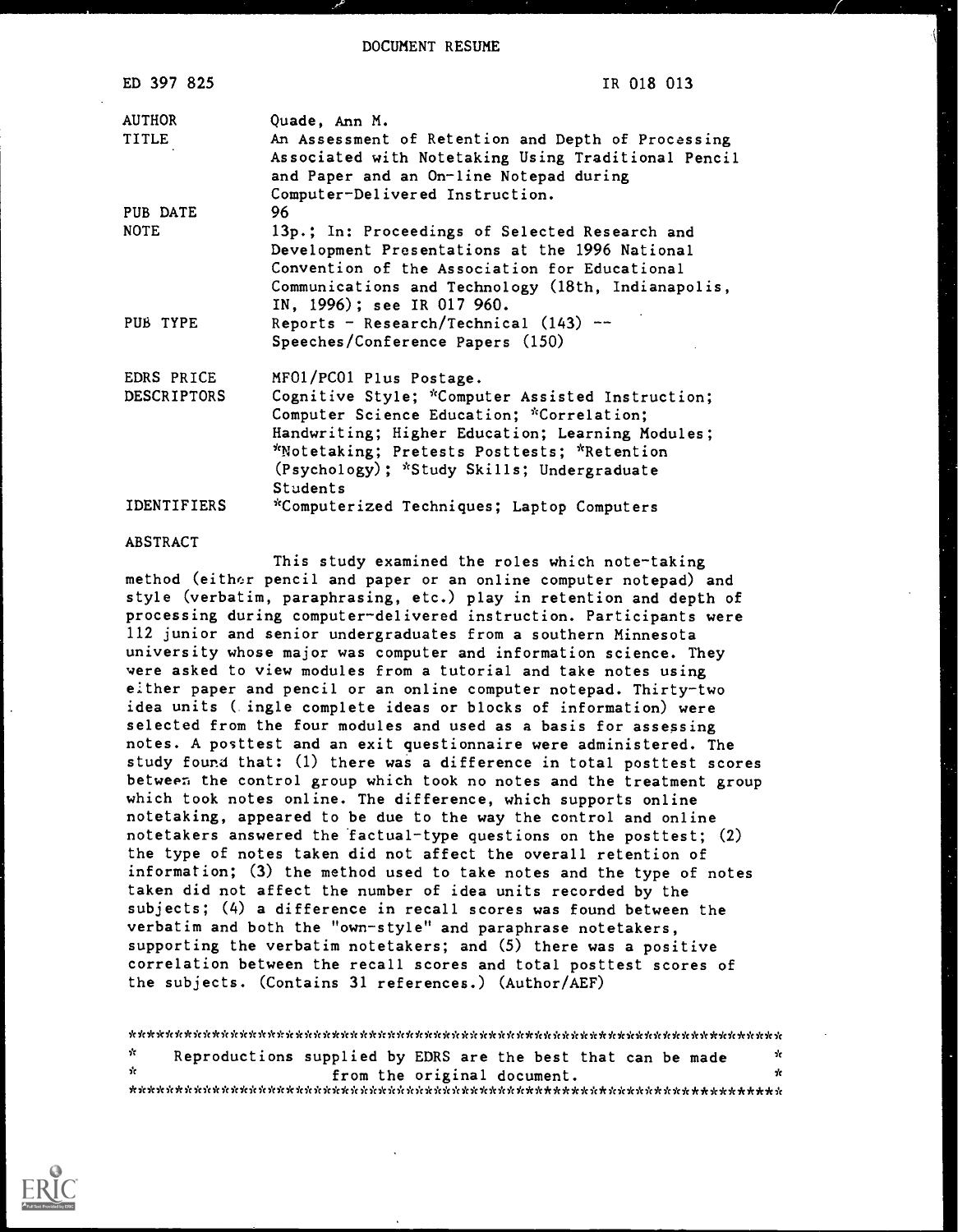U.S. DEPARTMENT OF EDUCATION Office of Educational Research and Improvement EDUCATIONAL RESOURCES INFORMATION

- CENTER (ERIC) O This document has been reproduced as received from the person or organization originating it.
- O Minor changes have been made to improve reproduction qualki.
- **P** Points of view or opinions stated in this of view or opinions stated in this document do not necessarily represent<br>
deficial OERI position or policy<br>
official OERI position or policy

## $\boxdot$  is the contract of the contract of  $\bf{Title:}$

# An Assessment of Retention and Depth of Processing Associated with Notetaking Using Traditional Pencil and Paper and an On-line Notepad During Computer-Delivered Instruction

### Author:

### Ann M. Quade, Ph.D. Department of Computer and Information Sciences Mankato State University

1R018013

# BE3T COPY AVAILABLE

"PERMISSION TO REPRODUCE THIS MATERIAL HAS BEEN GRANTED BY

M. Simonsoti

TO THE EDUCATIONAL RESOURCES INFORMATION CENTER (ERIC)."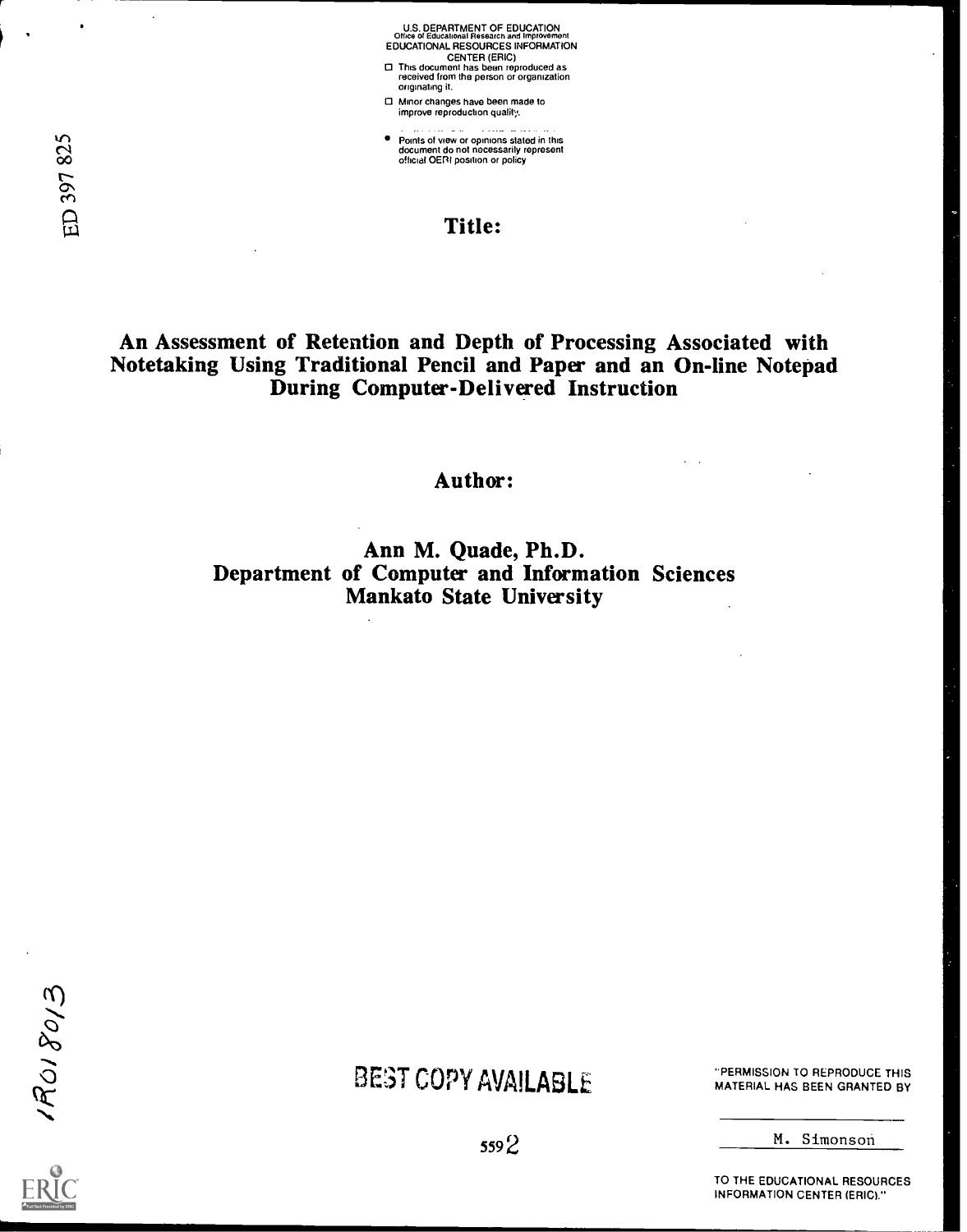#### **Abstract**

This study examined the role taking notes using either pencil and paper and an on-line computer notepad during computer-delivered instruction have on retention and depth of processing. The results of this study can be summarized as follows: 1. There was a difference in total post-test scores between the control group which took no notes and the treatment group which took notes on-line. The difference, which supported on-line notetaking, appeared to be due to the way the control and on-line notetakers answered the factual-type questions on the post-test; 2. The type of notes taken did not affect the overall retention of information; 3. The method used to take notes and the type of notes taken did not affect the number of idea units recorded by the subjects; 4. A difference in recall scores was found between the verbatim and both the own style and paraphrase notetakers. It supported the verbatim notetakers; 5. There was a positive correlation between the recall scores and total post-test scores of the subjects.

#### Introduction

The perception by both educators and students that notetaking is a powerful strategy which enhances recall and learning from lecture and text is supported by research. To date, most notetaking research has centered around the encoding and external storage functions of notetaking as first proposed by Di Vesta and Gray (1972). The encoding hypothesis suggests that notetaking serves to increase the learner's attention during lecture or when reading from text, thereby encouraging learners to integrate and elaborate upon what they hear, see, or read with their prior knowledge. This, in turn, increases the chances of encoding the noted information in long-term memory.

The external storage function, on the other hand, asserts that notes themselves are beneficial only when used as a review tool. In other words, the process of taking notes is not important in recall and retention. It is only the product, the notes themselves, when employed for review, that are important.

In reality, students most likely take notes because of both the encoding and storage functions of notetaking (Hartley & Davies, 1978). In other words, students take notes to maintain a written record of what occurred in lecture or text and later use this record to enhance review. The benefits of the notetaking plus review strategy has been well documented. In studies where notetaking-only groups have been compared to notetaking-plus-review groups and no-notes groups, in general, the notetaking-plus-review groups yielded superior recall (Fisher & Harris, 1973; Carter & Van Matre, 1975; Rickards & Friedman, 1978). In a review of 26 notetaking comparison studies, Ganske (1981) consistently found that students who took notes outperformed those who did not take notes on recall tests when a period of time was provided to review notes. Instead of trying to isolate whether the encoding or storage function is more significant, it may be of more importance to focus on the type of information included in notes which may be indicative of the level of processing used to produce the notes as well as their utility as a review tool.

The movement from behaviorism to cognitivism has significantly influenced the design of instruction delivered via computers. The emphasis has moved from using the computer to deliver simple page turning software to software which encourages learners to actively participate in instruction through lesson sequencing options, embedded questions and answers, predicting and hypothesizing, and customized, specific fer dback (Hannafin & Reiber, 1987; Yankelovich & van Dam, 1985; Grubaugh, 1985; Neuwrith, C. M. Kaufer, D., 1987).

Today notetaking applications available on microcomputers range on a continuum from utility-type applications, such as calendars or note-posting options, to sophisticated hypertextual applications used to facilitate recording, organizing and manipulation of the notes.

There are several similarities between computer and text based learning environments. Most computer-delivered instruction and prose offer learners the ability to:

- move to previous prose for additional review and clarification;
- reread passages until they are understood;
- attend to information at a pace determined by the learner;
- use cues such as layouts, formats or heading embedded in the text as visual aids to help determine important information.

Lecture environments on the other hand, require learners to follow at a pace determined by the instructor which, according to Peters (1972), may be at a rate up to 180 words per minute. If visual aids are not used, students in lecture environments must often rely only upon verbal inflections for cueing. The similarities between learning from prose and

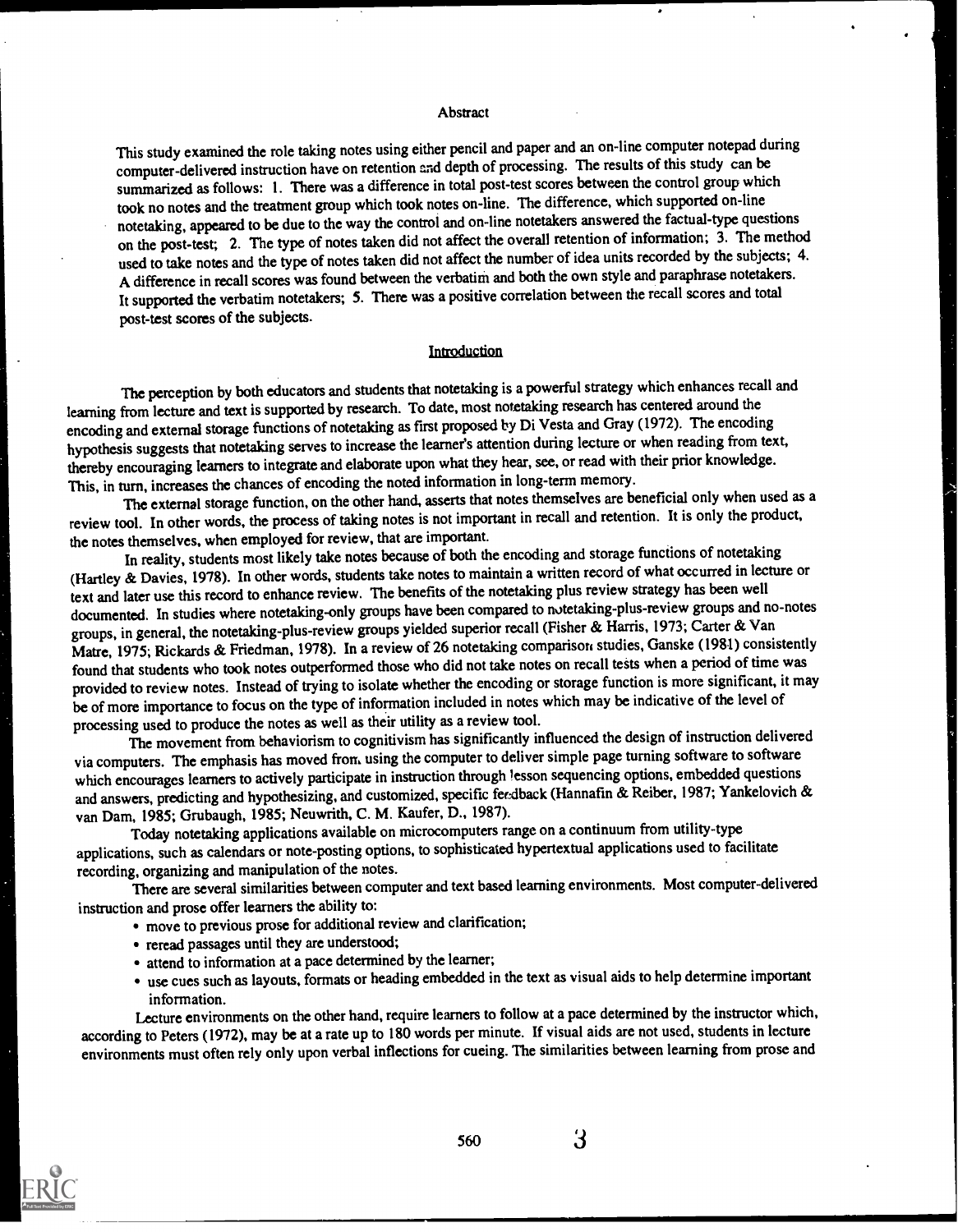from computer-delivered instruction suggest that research methodologies used to assess notetaking from text may be helpful in evaluating the role of notetaking during computer-delivered instruction.

Although the research supporting the utility of notetaking in the prose environment, which is similar to that of the computer-delivered instructional mode, is very positive, there exists a scant amount of research which examines the role of notetaking using either pencil and paper or a computer during computer-delivered instruction itself.

In research related to computers and notetaking, Novellino (1985) compared computerized notetaking and notetaking using pencil and paper in a lecture environment. Subjects were divided into four groups based on notetaking method (computerized and pencil and paper) and gender. Each subject listened to four lectures and recorded notes during each session using one of the methods assigned. After each session a post-test was administered in which the recall of total words, key words, and ideas were assessed. The results indicated that notetaking using pencil and paper yielded greater recall for subjects who were poor typists while notetaking via a microcomputer resulted in greater recall for skilled typists. Significant differences in the time required to complete the lesson favored groups using the microcomputer. No attempt was made to examine the notes themselves to determine if the computerized method facilitated greater assimilation, elaboration, or reorganization on the part of the subjects.

Only one study was located which examined the role of computerized notetaking as an integral part of a lesson delivered via the computer. Wambaugh (1991) assigned undergraduate students to one of these three random treatment conditions during the computer-delivered instruction:

- a control group which was allowed to take no notes;
- a group which created notes using a computer and stored them in a computerized note file;
- a group which captured notes from the instruction by highlighting and copying them to a computer note file.

Wambaugh reported three major findings of this study. First, learners who created their own notes during computer-delivered instruction experienced a significantly higher level of achievement on both immediate and delayed post-tests than learners who captured notes. However, the group that created their own notes did not outperform the control group who took no notes. Second, there was no correlation between either the immediate and delayed post-tests scores and the number of words in the computerized note files created by the two groups of notetakers. Third, there was no correlation between achievement on either tl immediate or delayed post-tests and the number of ideas recorded in the subjects' notes which were tested.

Wambaugh contended that no correlations between the immediate and delayed post-test scores, the number of words in the note files, and number of ideas tested may be due to the type of achievement test administered. Both tests required the learner to type responses as a phrase or few words rather than select the correct answer from a list of possible answers. Also, the computer delivery system did not allow learners to look back at previous questions for possible clues.

This study supported the depth of processing hypothesis which contends that the more learners interact with new material in an attempt to make it their own, the more likely it is to be retained in memory. This was accomplished during the study by allowing learners to create their own notes. Unfortunately, Warnbaugh did not examine the notes to determine the degree or depth to which students did process the information.

Three observations related to notetaking research in general influenced the design of the present study. First, the duration of most reported notetaking studies has been very limited. Research studies involving notetaking during lecture were often limited to a 50-minute class period or less, while research from prose was often restricted to taking notes from passages that were less than 2,000 words in length. It is questionable whether such research settings represent realistic notetaking situations (Howe, 1974; Hartely & Marshall, 1974).

Second, although Wittrock (1974, 1978) has suggested that benefits are gained from notetaking when learners generate paraphrased notes which incorporate prior knowledge, few research studies have attempted to examine the notes themselves to determine if generative notes are in fact routinely taken by learners. Most research simply assumes that when instructed to take paraphras.ed notes, subjects produce notes which reflect a deep level of processing (Ganske, 1984; Kiewra, 1987).

Finally, most research related to notetaking has been done utilizing lectures and prose. Although several researchers have indicated the potential benefit of notetaking during computer-delivered instruction (Hannafin, 1989; Kozma, 1987; Jonassen, 1988), little research has been undertaken to assess its merits or to evaluate the use of new procedures available to take notes on-line.

The current study attempted to expand for students, educators, and software designers, the limited research base related to computer-delivered instruction and notetaking by addressing the aforementioned research issues through:

- involving the subjects in notetaking during computer-delivered instruction weekly for a period of four weeks;
	- using a computerized notepad as well as pencil and paper as mediums to record notes;



561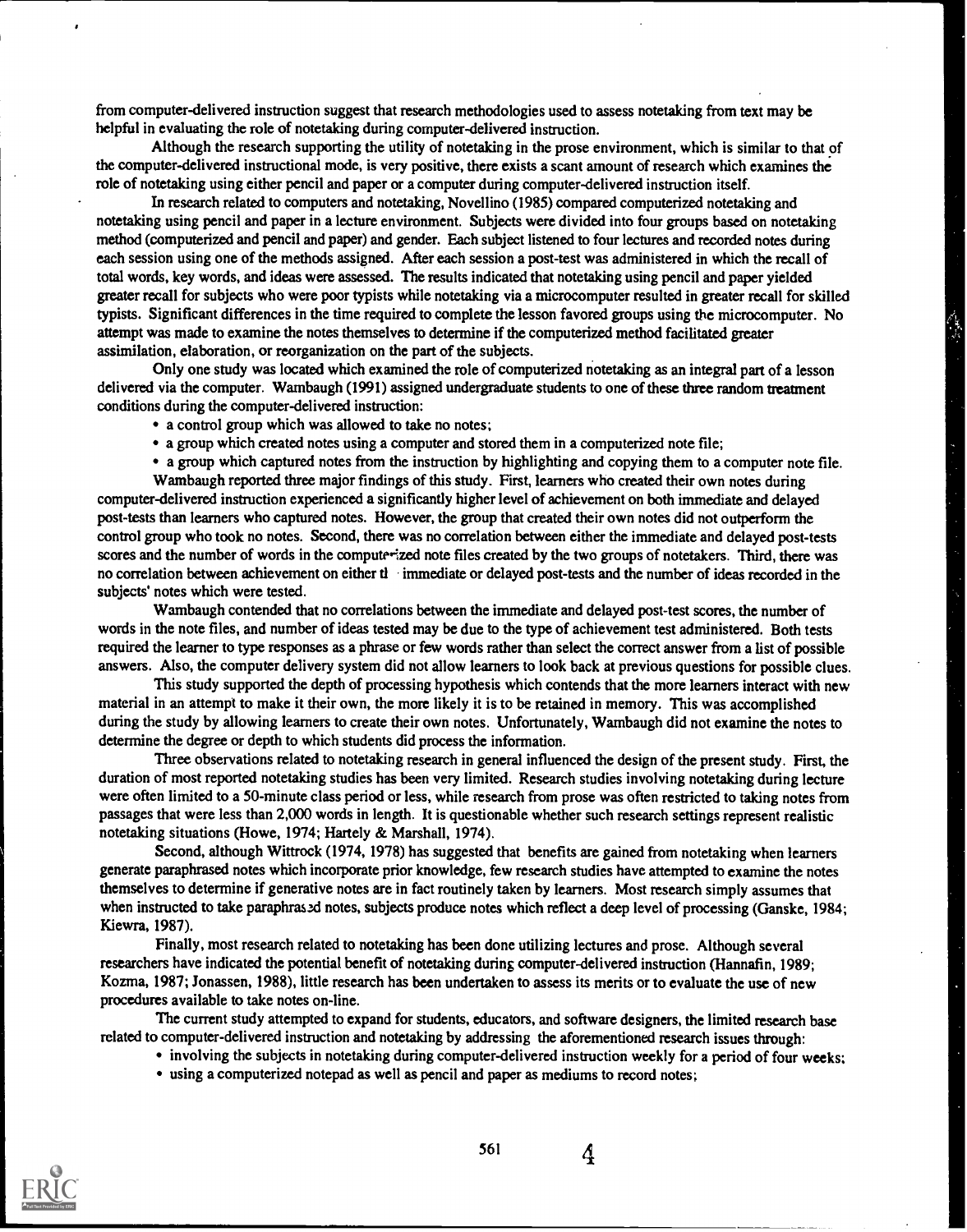assessing the generative process of notetaking by evaluating weekly the content of the three types of notes (own style, verbatim, and paraphrase) recorded by subjects using pencil and paper and an on-line notepad.

#### Procedures

#### **Subjects**

The sample  $(N = 112)$  consisted of junior and senior undergraduates from a southern Minnesota university whose major was computer and information science. Subjects with this major were selected to participate in the study because their discipline required significant time using computer technology. This also assured that all subjects had adequate experience with computers prior to the study, thus minimizing the potential novelty effect often associated with computer-related research.

Students who participated in this study were enrolled in a computer and information science course during the study period. Participation in the study was part of their assigned course work for the quarter. Their performance on the post-test measure did not impact the grade they received in the course.

All students completed a questionnaire prior to the start of the study. Students who indicated they had no prior knowledge of the technical aspects of IBM's AS/400 minicomputer system and had worked extensively with microcomputers and word processing applications were eligible for the study. Based on these criteria, 21 subjects from the original pool of 133 were omitted from the study leaving 112 final participants.

#### Materials

Tutorial, This study required participants to view modules from the AS/400 tutorial and take notes from the modules using either pencil and paper or an on-line computer notepad. These modules were selected: Operating System and Architecture Support, Equipment Overview, Control Language Structure, Attachment of Personal Computers and Other Devices. Based on the observations conducted using a similar student sample to view these modules, it was estimated that each module would take approximately 40-60 minutes to view.

A week after the subjects finished the modules, each participant completed an exit questionnaire and took a posttest.

Idea units, Idea units contained in each of the modules viewed by the subjects were determined. An idea unit was defined as a single complete idea or single block of information (Bransford & Johnson, 1972). A total of 32 idea units from the four modules were selected. These idea units served as the basis for assessing notes.

Post-test. The nchievement post-test consisted of 40 questions: 22 multiple-choice, 13 fill-in-the blank, and four true/false. The questions included 32 factual and eight synthesis-type questions. The test was completed using paper and pencil. All groups, except the control group who viewed the modules and took no notes, were allowed to review their notes prior to the test. The control group was allowed to mentally review the content of the modules. The reliability of the post-test instrument was .78 as determined by a KR-20 statistical procedure.

Exit questionnaire . This served as a tool to elicit the amount of time subjects spent reviewing prior to the posttest and their preference for text-based or computer-delivered instructional format

#### **Treatment**

Subject groups. The subjects participating in the study were randomly assigned to groups which served to assess the benefits of both the notetaking method (pencil and paper, on-line notepad, or no notes) and the type of notes taken (own style, verbatim, or paraphrased).

Those subjects who were assigned last digits from one to seven participated in the study and their data was used in the analysis of the research. Those subjects who were eliminated from the study due to responses on the pre-study questionnaire were assigned a last digit of eight. This group completed the modules and took the post-test, but their data was not used in any phase of the analysis.

The following list identifies the significance of each of the eight digits used to identify the group assignment of each study participant:

1--served as the control group, only viewed the modules and took no notes;

2--took notes using their own notetaking style with pencil and paper;

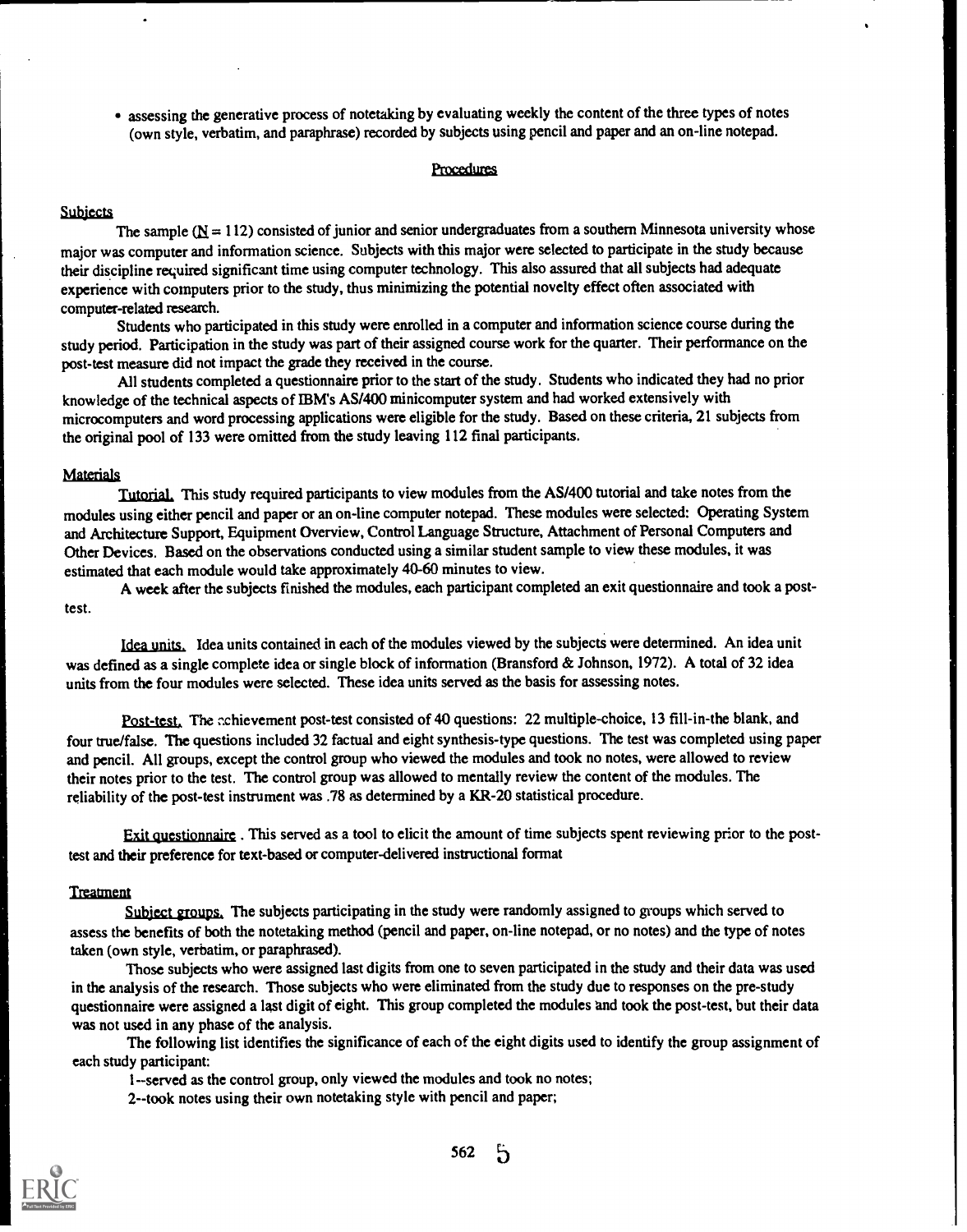3-took verbatim notes with pencil and paper;

4-took paraphrased notes with pencil and paper;

5--took notes using their own notetaking style with the on-line notepad;

6-took verbatim notes with the on-line notepad;

7-took paraphrased notes with the on-line notepad;

8--data not used in the analysis, took notes from modules two and four using any method and type of notes.

For purposes of data analysis, each subject in this study had membership in two groups associated with the method and/or type of notes taken. First, three notetaking method groups included subjects who took no notes, notes using pencil and paper, or notes using the on-line notepad. No regard was given to the type of notes taken.

Second, three note-type groups included subjects who, regardless of the notetaking method used for notetaking,. took verbatim, paraphrased, or notes using their own notetaking style. The three note-type groups, of course, did not

contain the control group. Notetaking methods. Those subjects who, as part of their treatment, took notes on-line, used a computerized notepad which could be opened at any time with a single keystroke. Participants could simultaneously view a module screen and record information on the notepad. The computerized notetaking pad consisted of a scrolling window that had the same formatting, editing, printing, and copy/paste capabilities as a word processor. The notepad was also dynamic; it could be sized and repositioned on the screen at any time. At the end of each module this group was required to print out a copy of their notes for evaluation by the researcher. To discourage uncontrolled review of notes, subjects were asked not to save their notes on electronic media after printing.

Subjects who were required to take notes using pencil and paper supplied these materials for recording notes during each module. They also submitted their notes to the researcher after viewing each module.

Monitoring subject participation. Participants were instructed to complete the review of one module and the related notetaking, if assigned, at one sitting. Weekly reports were obtained from the AS/400 system administrator at the university which listed the name of each subject who accessed the required module during the assigned period and the number of times each module was accessed by the individual. This served to confirm that all research participants, including the control group, did in fact view the assigned modules and all viewing of amodule was done in a single session.

Procedure<br>Training session. Prior to the actual study, each research subject participated in a two-hour training session designed to:

- describe the study and its purpose;
- $\bullet$  identify the responsibilities of each participant during the study;
- review the criteria and benefits of good notes regardless of the medium;
- define and provide examples of what is meant by paraphrased, verbatim notes, and individual notetaking styles;
- define the objectives for each module used in the study;
- provide hands-on experience accessing the AS/400 tutorial modules and the on-line notepad.

Four such sessions were conducted in one day. Each training session contained subjects who had been assigned randomly to different treatment conditions. Time was allowed for questions and clarification.

Weekly note evaluation. During the study, all groups viewed a different module each week for four weeks. All subjects, except for the control group, took notes related to the modules using their assigned method and note-type. Because of the accessibility of computers and network efficiency, the weekly viewing/notetaking could be completed by the subjects at any time during the week assigned to that module. After the notes were completed, they were submitted to the researcher for evaluation. In addition, all subjects were required to record and submit their start and stop times for viewing and taking notes from each module.

The weekly evaluation procedure consisted of two tasks. First, each subject's notes were examined to determine if they were produced using the specified note-type (paraphrase, verbatim, or own style) assigned to that subject. Interestingly, during the course of the study, all subjects recorded notes using their assigned types. Second, each subject's notes were examined to determine the number of idea units and to identify which idea units were present. This information, as well as the self-reported time used to view and take notes from each module, was recorded weekly for each subject.



563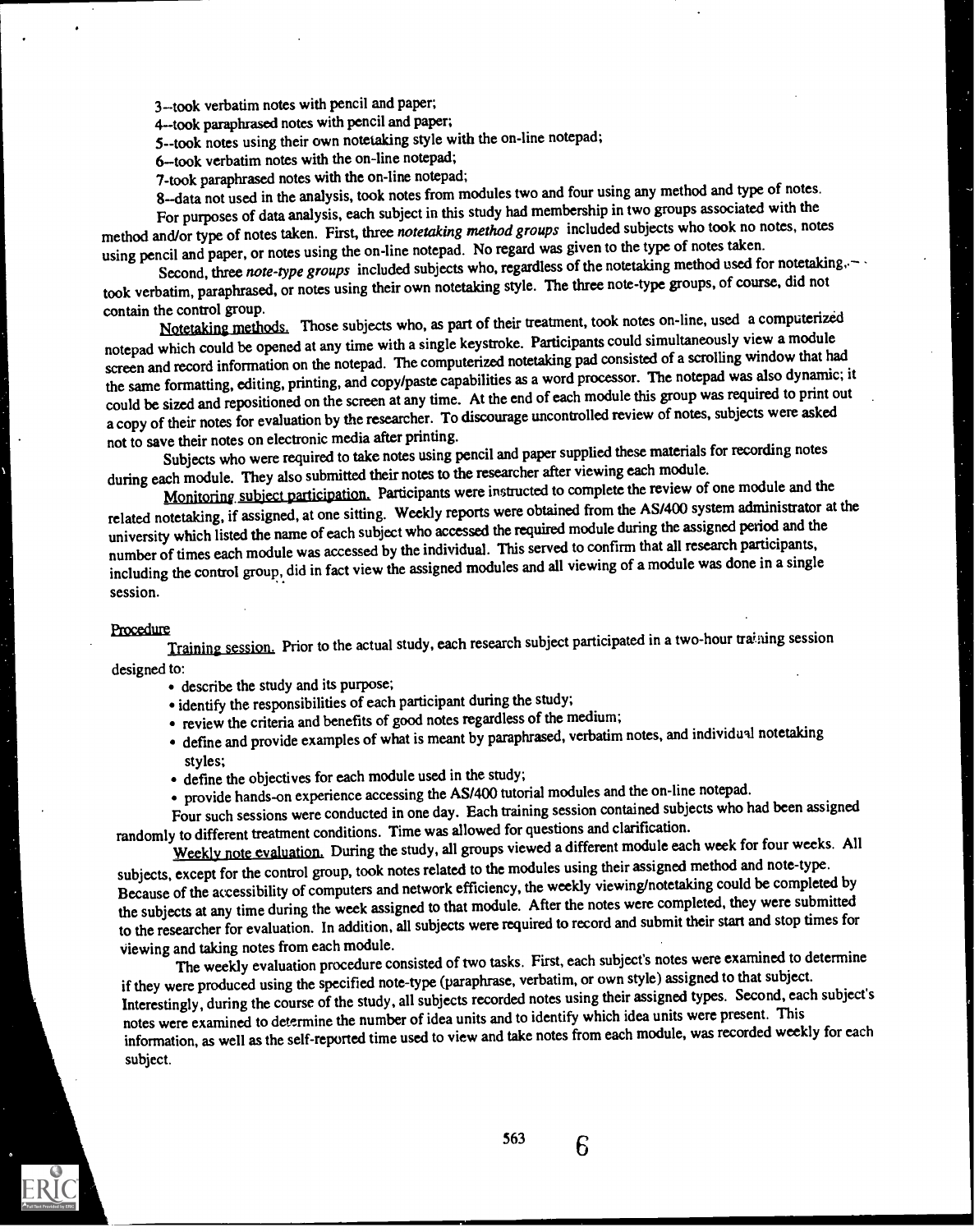Post-test, One week following the completion of the last module, an exit survey and post-test were administered. Prior to the post-test, the subjects had an open-ended review period. During this period, subjects who had taken notes had their notes returned and were allowed to review them for a minimum of five minutes up to twenty-five minutes. The control group was allowed the same amount of time for mental review. The time used by each subject for review was recorded.

Each post-test was evaluated and the following scores were noted:

- number of correctly answered factual-type post-test questions;
- number of correctly answered synthesis-type post-test questions;
- total number of correctly answered questions;
- recall score which was defined as the correctly answered questions which had corresponding idea units recorded in the subject's notes.

#### Results

This study addressed the following research questions:

- does using an on-line computer notetaking device during computer-delivered instruction significantly enhanced learning;
- does taking paraphrased notes during computer-delivered instruction promoted greater recall than verbatim notetaking or notes taken using the subject's own notetaking style;
- are recall scores were affected significantly by the method and/or type of notes taken.

This study was a 2 x 3 factorial design with a control group. The independent variables are the notetaking tool used (notepad or pencil and paper) and note-type (paraphrase, verbatim, or own notetaking style). The control group took no notes while viewing the computer-delivered instruction.

The dependent variables include total post-test score, correctly answered post-test factual and synthesis-type questions, recall score, and number of idea units recorded.

#### Results Related to Research Ouestion 1

The results of an ANOVA for notetaking method groups (C, PP, OL) and total post-test score variable a difference between the post-test scores of the group members  $(F(2, 109) = 3.17, p = .046)$  (Table 1).

#### Table 1

ANOVA for Notetaking Method Groups and Total Post-Test Score Variable

| df  | SS      | MS     |       |         |
|-----|---------|--------|-------|---------|
|     | 204.55  | 102.27 | 3.17  | $.046*$ |
|     |         |        |       |         |
| 109 | 3517.87 |        |       |         |
| 11  | 3722.42 |        |       |         |
|     |         |        | 32.27 |         |

 $*_{p}$  < .05

Further examination using the Fisher LSD procedure identified a difference between the control group and the on-line group's post-test scores.

A one-way ANOVA revealed no difference between the correctly answered post-test synthesis-type questions of the notetaking method groups (C, PP, OL) (F(2, 109) = 0.36,  $p = .698$ ).

A one-way ANOVA did reveal a difference between the correctly answered post-test factual-type questions (F(2, 109) = 3.74,  $p = .027$ ) (Table 2).



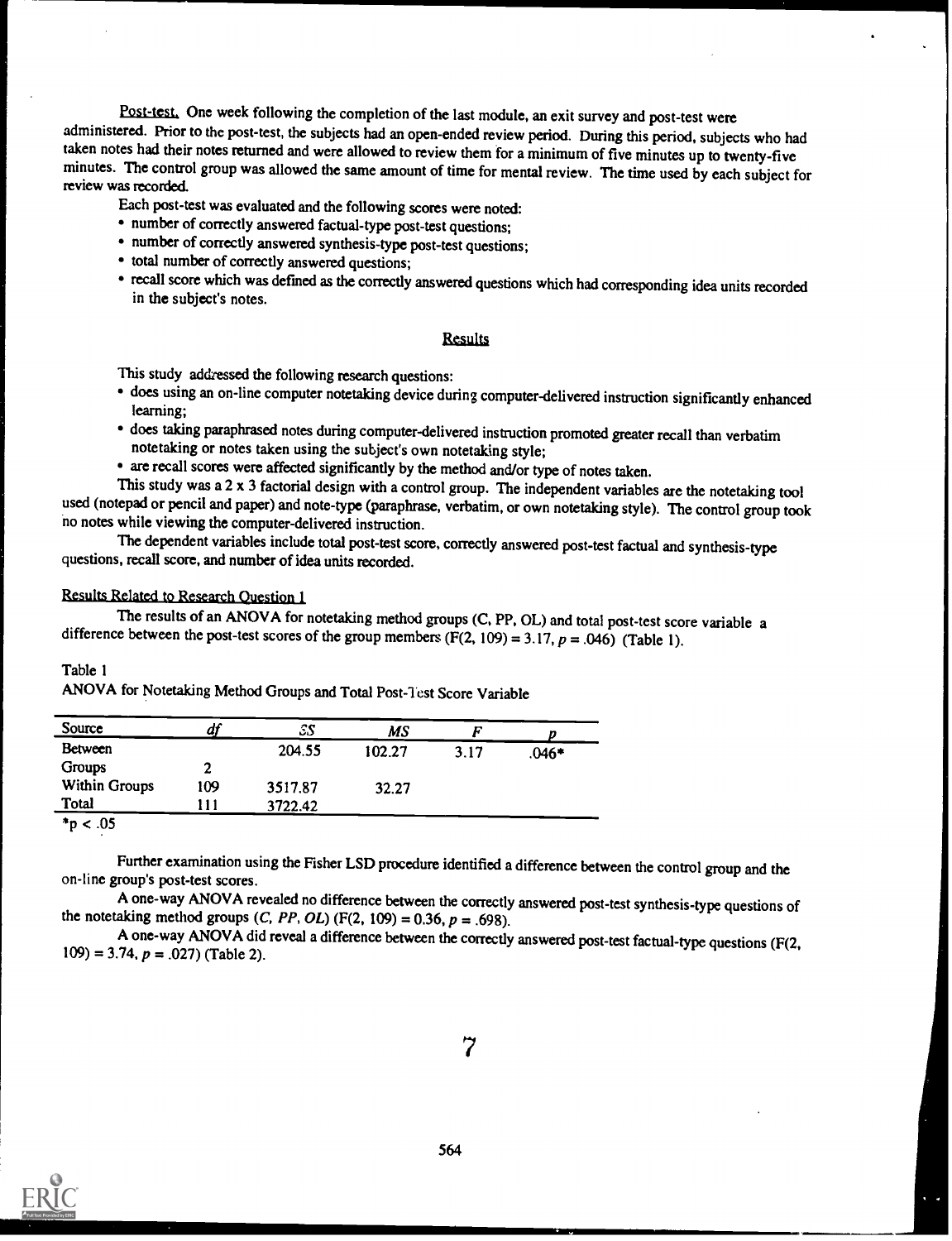| Table 2                                                                               |  |
|---------------------------------------------------------------------------------------|--|
| ANOVA for Notetaking Method Groups and Post-Test Factual-Type Question Score Variable |  |

| Source         | u    | SS       | MS    |      |         |
|----------------|------|----------|-------|------|---------|
| <b>Between</b> |      | 166.97   | 83.48 | 3.74 | $.027*$ |
| Groups         | 2    |          |       |      |         |
| Within Groups  | 109  | 2433.60. | 22.33 |      |         |
| Total          | i 11 | 2600.56  |       |      |         |
| $*_{p}$ < .05  |      |          |       |      |         |

A follow-up Fisher LSD procedure identified a difference between the way the control group and the on-line group responded to factual-type questions.

#### Results Related to Research Question 2

Two-way ANOVAs were used to examine whether paraphrased notes promoted greater retention than verbatim notes or notes taken using an individual's own notetaking style.

The total post-test scores, post-test synthesis-type questions scores, and post-test factual-type questions scores of the notetaking method groups (PP, OL) and the note-type groups  $(O, V, P)$  were used to assess the ability of the subjects to retain information.

This procedure showed that there were no differences between their post-test scores (notetaking method groups p  $= .150$  and the note-type groups  $p = .306$ ). There was no interaction between the two groups ( $p = .670$ ).

A 2 X 3 ANOVA was used to test for differences between the post-test synthesis and factual-type question scores of the notetaking method groups ( $PP$ ,  $OL$ ) and the note-type groups ( $O$ ,  $V$ ,  $P$ ). This procedure showed no differences between the mean post-test synthesis-type question scores of the notetaking method groups ( $p = .778$ ) or the note-type groups ( $p = .051$ ). There was no interaction between the two groups ( $p = .735$ ). A two-way ANOVA showed no significant difference between the post-test factual-type question scores of the notetaking method groups ( $p = .098$ ) or the note-type groups ( $p = .283$ ). There was no interaction between the two groups ( $p = .651$ ).

#### Results Related to Research Question 3

A 2 x 3 ANOVA was used to test for significant differences between the total idea units of the notetaking method groups (PP, OL) and the note-type groups  $(O, V, P)$ . This procedure resulted in no significant differences between the mean number of idea units recorded by the notetaking method groups ( $p = .663$ ) and the note-type groups (p  $= .052$ ). There was no significant interaction between them ( $p = .879$ ).

A 2 x 3 ANOVA was used to test for differences between the recall scores of the notetaking method groups (PP.  $OL$ ) and the note-type groups  $(O, V, P)$ . This procedure indicated that there was a difference between the recall scores of the note-type groups ( $p = .002$ ) but no difference between the recall scores of the notetaking method groups ( $p = .064$ ). There was no interaction between the groups ( $p = .616$ ).

| Source            |    | SS      | MS        | F    |         |
|-------------------|----|---------|-----------|------|---------|
| Explained         | 5  | 470.88  | 94.18     | 3.55 | .006    |
| Residual          | 87 | 2309.57 | 26.55     |      |         |
| Total             | 92 | 2780.45 | 30.22     |      |         |
|                   |    |         |           |      |         |
| Source            |    | SS      | MS        | r    |         |
| Notetaking Method |    | 93.68   | 93.70     | 3.53 | .064    |
| Note-Type         | 2  | 346.18  | 173.09    | 6.52 | $.002*$ |
| NM*NT             |    | 25.86   | $^{+.93}$ | 0.49 | .616    |
| $*$ p < .05       |    |         |           |      |         |

Table 3

Two-Way ANOVA between Notetaking Method Groups and Note-Type Groups for Recall Score Variable



565 8

# BEST COPY AVAILABLE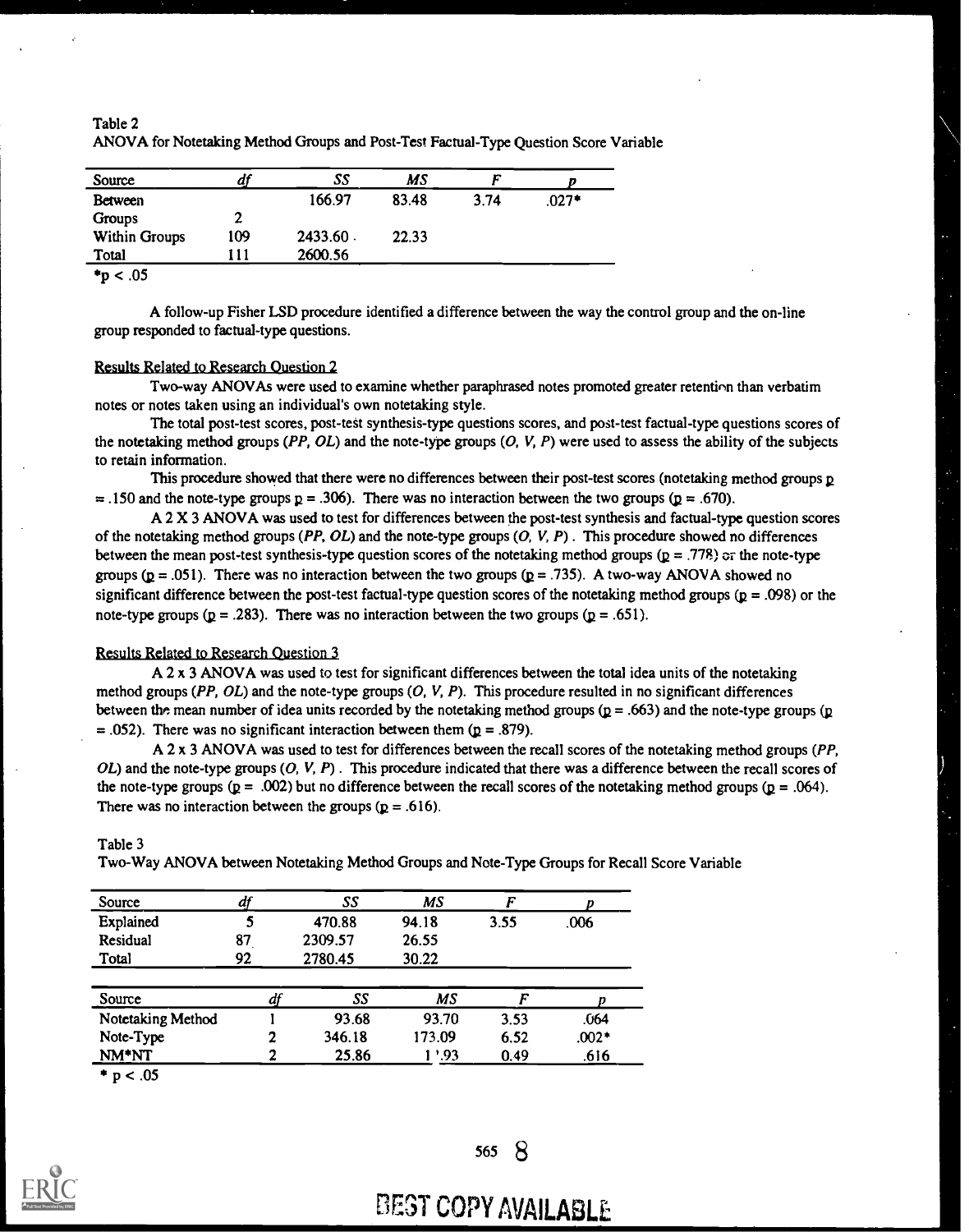A Fisher LSD procedure was run on the total recall scores of the note-type groups. The results indicate differences between verbatim notetakers and both notetakers who used their own style and paraphrase notetakers.

A Pearson Correlation coefficient between recall scores and post-test scores for all subjects in the study who took notes was .6867 (p<.01).

The results of these analyses can be summarized as follows:

- 1. There was a difference in total post-test scores between the control group which took no notes and the treatment group which took notes on-line. The difference, which supported on-line notetaking, appeared to be due to the way the control and on-line notetakers answered the factual-type questions on the post-test.
- 2. The type of notes taken did not affect the overall retention of information.
- 3. The method used to take notes and the type of notes taken did not affect the number of idea units recorded by the subjects.
- 4. A difference in recall scores was found between the verbatim and both the own style and paraphrase notetakers. It supported the verbatim notetakers.
- 5. There was a positive correlation between the recall scores and total post-test scores of the subjects.

### **Discussion**

#### Research Ouestion 1

It was predicted that computerized notetaking would elicit greater learning during computer-delivered instruction than taking notes with pencil and paper or taking no notes. Comparisons between the notetaking method groups' total post-test scores, factual-and synthesis-type post-test question responses, and the post-test questions associated with each module were used to assess this hypothesis.

The total post-test score analysis of the notetaking method groups determined a difference did exist between the post-test scores of the or.-line and control notetaking methods groups.

Further evaluation also revealed an overall difference in the number of correct responses to factual-type post-test questions by these same two groups, the control and the on-line, while no difference was found between the notetaking member groups' responses to the synthesis-type post-test questions.

Differences in total post-test scores, Two related explanations exist as to why subjects who took notes on-line performed significantly better than those who took no notes.

The first explanation is related to the length of the study. There was a period of five weeks between the time subjects viewed the first tutorial module and the administration of the post-test. Given the duration of the study, it should not be surprising that taking notes and reviewing them prior to testing increased retention more than not taking notes and reviewing only mentally. This finding is consistent with other notetaking research which concluded that taking and reviewing notes was more beneficial to recall than taking no notes and using only a mental review to prepare for evaluation (Kiewra, 1985, 1989; Rickards & Friedman, 1978).

Second, in addition to providing a method to record notes for review, taking notes using the on-line notepad may have provided subjects with a more efficient way to:

- include information in notes;
- organize information in a meaningful manner;
- reduce fatigue which may occur while taking notes using pencil and paper.

These potential advantages, in turn, may have encouraged the on-line subjects to take better, more succinct notes, which may have benefited them during review and testing.

Differences in factual post-test scores, The difference in the total post-test scores of the control and the on-line groups were to a great extent due to the difference in the way group members answered the factual-type, low-level questions rather than the high-level, synthesis-type questions. Two factors may have influenced the subjects' responses to this question type. First, the subjects may have been interacting at a novice level with the subject matter presented in the modules. That is, they may have lacked the subject matter depth and breadth to be effective at integrating prior knowledge with the information presented in the tutorial modules. This could have hampered their efforts to respond to the synthesis-type questions. The subjects may have been more efficient and effective at being able to recall information than integrate information, and, in turn, use this information to solve problems.

Second, eighty percent of the post-test questions were factual. The remaining were synthesis-type questions. Perhaps a more equitable number of both question types would have presented a clearer picture of the relationship, if any,



566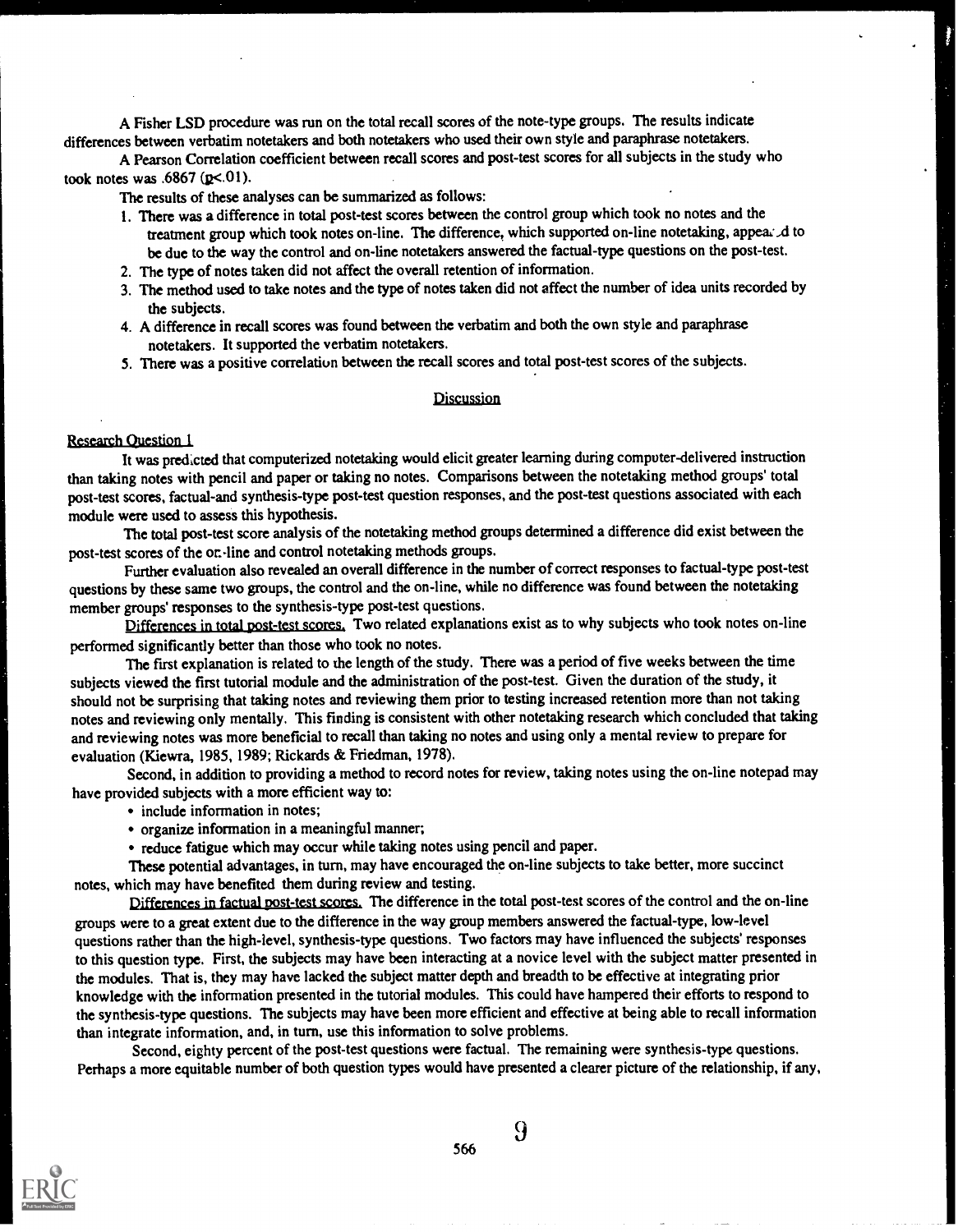between the notetaking methods used in the study and the impact of these methods on responses to factual and synthesistype post-test questions (Jonassen, 1984; Rickards & Friedman, 1978).

#### Research Question 2

It was predicted that paraphrased notes taken during computer-delivered instruction and reviewed prior to testing would promote greater recall than verbatim notes, or notes created using an individual's own notetaking style. Paraphrased notetaking was anticipated to be a generative activity which encouraged subjects to consciously and intentionally relate new information to existing knowledge, thereby enhancing retention.

To evaluate this hypothesis, the note-type groups total post-test scores, factual-and synthesis-type post-test scores were examined.

In the note-type groups, this study identified no differences between the total post-test score, factual-type and synthesis-type post-test question responses of the subjects.

These findings are contrary to the other notetaking depth of processing research (Shimmerlik & Nolan, 1976; Bretzing & Kulhavy, 1979; bretzing & Kulhavy, 1981; Jonassen, 1984). Wittrock's generative learning (1974, 1979) model asserts that learners who actively engage in building associations between that which is known and that which is to be learned create a greater number of associations, which, in turn, enhances recall.

Lack of differences in total post-test and factual-type, and synthesis-type post-test question scores by the notetype groups. Two possible explanations exist for the performance of the note-type groups on the post-test and its component question types. Although the notes for each subject were examined weekly to ensure panicipants recorded notes that were either paraphrased, verbatim, or recoided using their own style, no determination was made as to the amount or depth of processing done by the learner producing the paraphrased notes. It was assumed by the researcher that additional processing took place. According to Wittrock's generative hypothesis, unless the learner makes use of his or her own knowledge for interpreting incoming information, the process is not generative. Wittrock contends that if the processing is not generative, the associations that are formed will not be as distinct, so less meaning will be generated from the information. It is possible that when paraphrasing notes, this group simply did not engage in processing to the extent suggested by Wittrock's model.

Second, the composition of the post-test, with a large percentage of factual-type questions and limited number of synthesis-type questions, may not have been the optimum format to elicit responses which assess the result of generative learning. A free recall testing format or additional synthesis-type questions may have been more successful at assessing whether paraphrased notetaking promoted more learning than other forms of notetaking (Jonassen, 1984; Rickards & Friedman, 1978).

#### Research Ouestion 3

It was predicted that information present in notes taken during computer-delivered instruction had a significantly greater chance of being recalled than information not recorded in notes. Previous notetaking research has concluded that when idea units which serve as the basis for post-test questions were present in a subject's notes, the subject had a greater chance of recalling that information than information not recorded in notes (Crawford, 1925b; Howe, 1970; Fisher & Harris, 1973; Kiewra & Fletcher, 1984; Bretzing & Kulhavy, 1981). Both the number of idea units and recall scores calculated using the weekly work submitted by the notetaking method groups and the note-type groups were used to evaluate this hypothesis.

No differences were found in the total number of idea units recorded by the members of the notetaking method groups or the note-type groups.

- Differences in the recorded idea units associated with the following modules and groups were found between:
- the verbatim notetakers and both the own style and paraphrase note-type group members in modules one and two;
- the on-line and pencil and paper notetaking methods groups members in module four.

The purpose of examining the recall scores for subjects in this study was to assess what impact recorded idea units had on retention.

Overall, a difference did exist between the total recall scores of the verbatim note-type group and both the own style and paraphrase note-type groups which favored the verbatim group.

Lack of difference in total idea units. Since no overall difference existed in the number of idea units present in the notes of the notetaking method groups or the note-type groups, it may be concludeo that neither the methods used to take notes (on-line notepad or pencil and paper) nor the type of notes taken (own style, verbatim, or paraphrase)



567 1()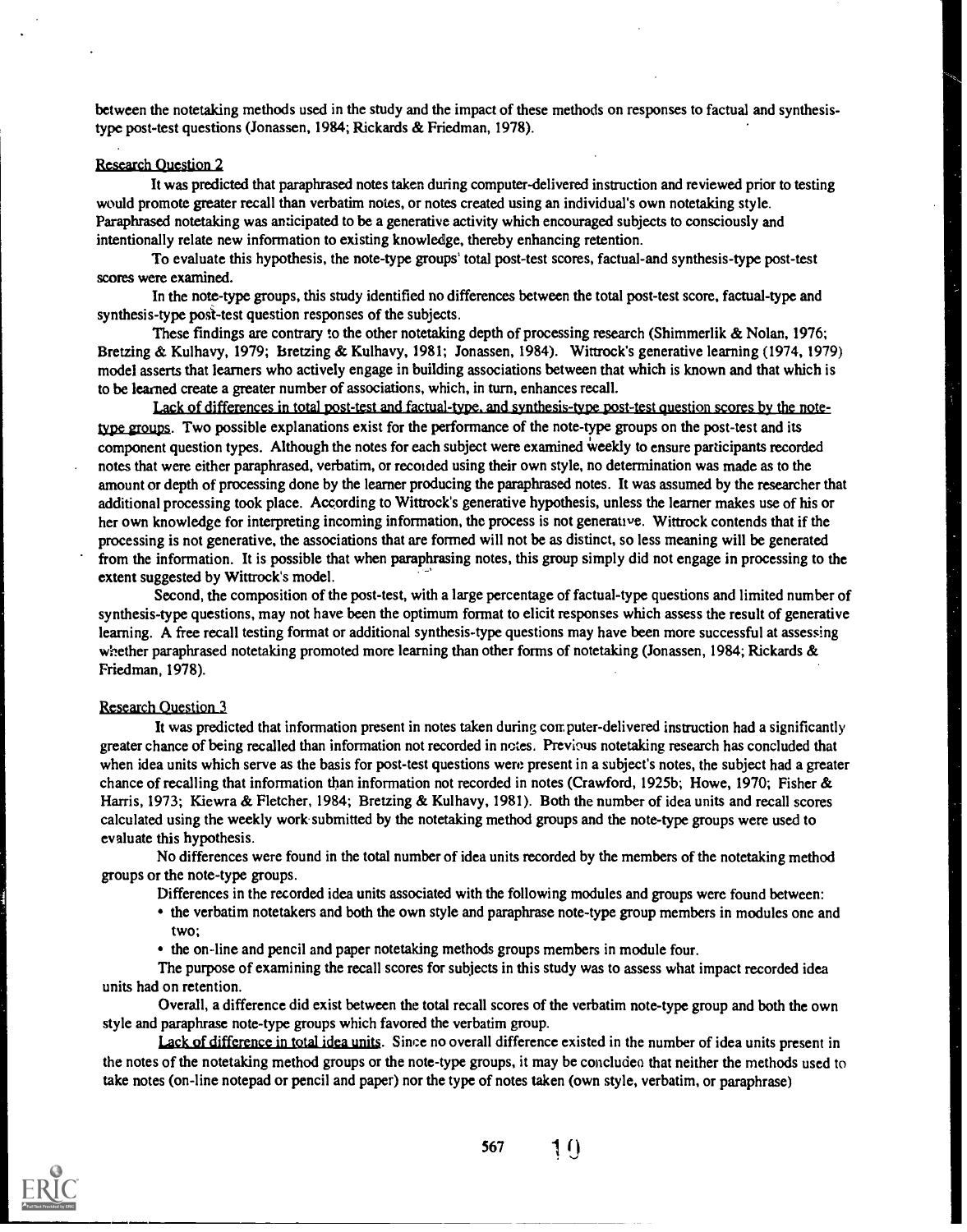influenced the number of idea units recorded in notes. The research participants were apparently able to identify the important ideas as well as record them regardless of the method or type of notes required.

Although there were no differences in the number of idea units among the groups, there were differences between the recall scores of the verbatim note-type group and other group members. Since recall scores were calculated by determining the number of correctly answered post-test questions which also had corresponding idea units present in the subject's notes, one should ask what the verbatim notetakers included in their notes or did in addition to recording the idea units which enhanced their recall. The answer, perhaps, is in the very nature of notes taken, namely the verbatim notes.

Subjects who were asked to take verbatim notes were told during the pre-study training session that the notes should contain exact, precise information about the content of the module. Such structured information in the subjects' notes may have helped them review more effectively for predominantly low-level, factual type questions because their notes had the correct, detailed information for review.

Correlation between recall score and post-test score. The significant positive correlation between recall scores and post-test scores solidifies the importance of recording notes and having them available for review.

#### Recommendations for Further Research

Several of these questions suggest opportunities for future research. They include

1. What factors were responsible for the overall success of the on-line notetaking group? Were these factors cognitively based or were they associated with the attributes of the on-line notepad which allowed the user to easily record, organize, and read information once it has been recorded?

2. Is there one type of notes (i.e. verbatim, paraphrase, or own style) which is better suited for low-level or high-level items? Is the success of the verbatim notetakers on tests of factual detail due to the process of recording information or due to the completeness of the notes which were later used in the review process?

3. What level of computer expertise must be reached before an on-line notepad can be used easily and confidently by the learner? Does a subject's attitude towards new technologies and their use of such technologies affect the learner's desire to use an on-line notepad for notetaking?

4. At what age can a learner effectively take notes and use them as a useful learning strategy, a resource for study and review? At what age and subject-level mastery are learners capable of generating paraphrased notes? This study assumed that the subjects knew when material should be included in notes. What strategies could be incorporated into computer-delivered instruction to alert younger learners when important information, which perhaps should be included in their notes, is presented ?

5. Does the medium used to deliver instruction affect the success of the notetaking method? For example, assume that the content of the tutorial modules used in this study was available  $\epsilon$ n paper as well as on the computer. Will on-line notetaking produce similar results using the paper format as it did using the computer?

6. By allowing subjects to both take and review their own notes, this research supported both the process and product functions of notetaking during computer-delivered instruction. Does taking notes either on-line or with paper and pencil during computer-delivered instruction benefit students who are allowed to only record notes without the opportunity to review them?

7. Do notetakers outperform non-notetakers when the number of modules and the time required to complete them is either increased or decreased? Does a delay period between viewing modules significantly affect retention?

8. Given that an on-line notepad is required for on-line notetaking, are there elements associated with the online notepad's interface design which could be modified to encourage use even by novice computer users?

9. There has been no research done which assesses the merits of cooperative notetaking during computer delivered instruction. Is cooperative notetaking beneficial to those involved? Is it most successful when notetaking is viewed as a process, a product, or a combination of both? What are problems that arise with this method? Are notes recorded with pencil and paper or on-line prove most beneficial? Do cooperative groups encourage learners to generate paraphrased notes?

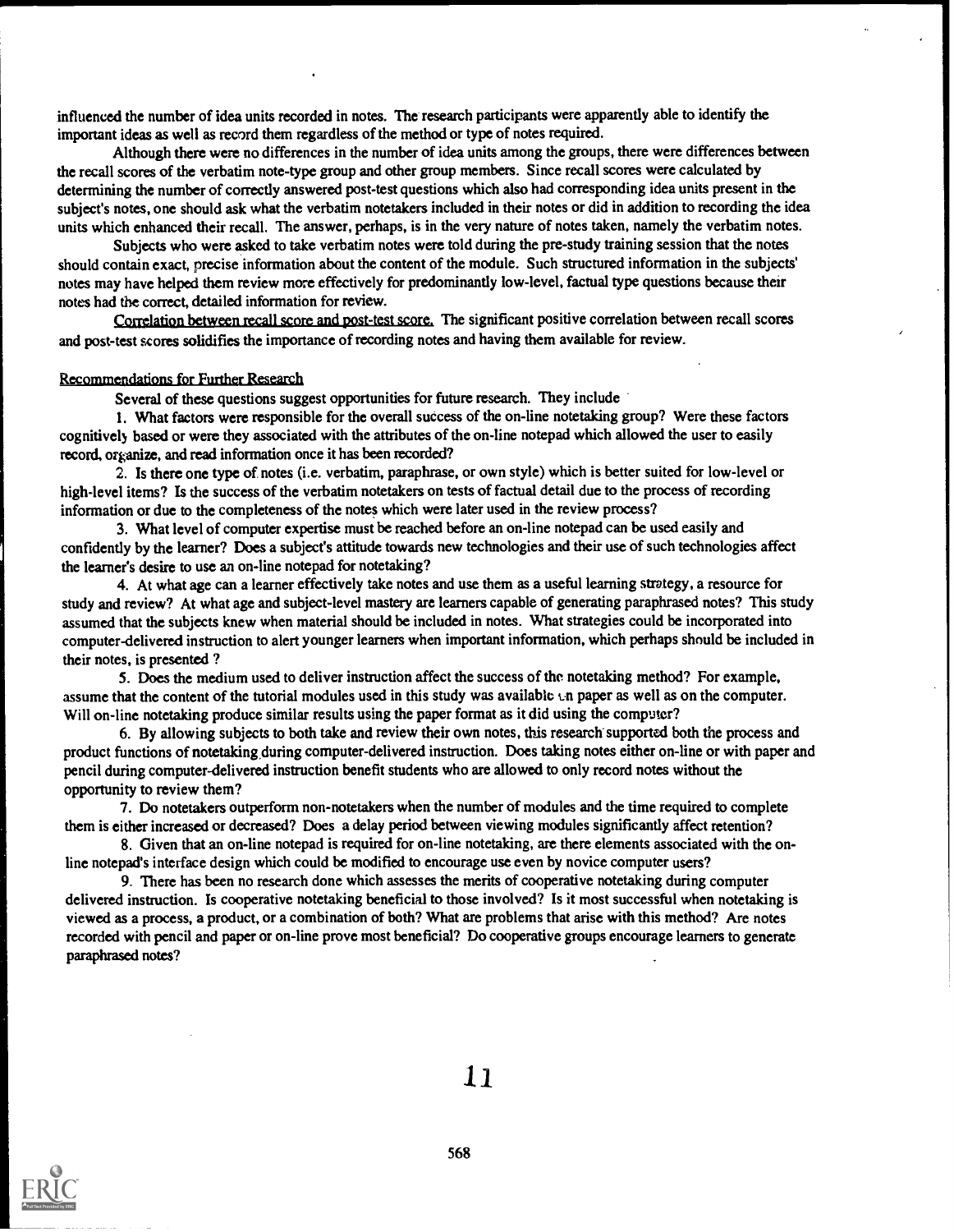#### References

- Bransford, J. D., & Johnson, M. K. (1972). Contextual prerequisites for understanding: Some investigations of comprehension and recall. Journal of Verbal Learning and Verbal Behavior, 11, 717-726.
- Bretzing, B.H., & Kulhavy, R.W. (1979). Notetaking and depth of processing. Contemporary Educational Psychology, 4, 145-153.
- Bretzing, B.H., & Kulhavy, R.W. (1981). Notetaking and passage style. Journal of Educational Psychology, 73 (2), 242-250.
- Carter, J. F., & Van Matre, N. H. (1975). Notetaking versus note having. Journal of Educational Psychology, 67, 900-905.
- Crawford, C. C. (1925). Some experimental studies of the results of college notetaking. Journal of Educational Research, 12, 379-386.
- Di Ves a, F.J., & Gray, G.S. (1972). Listening and notetaking. Journal of Educational Psychology, 63, 8-14.
- Fisher J. L., & Harris, M. B. (1973). Effects of notetaking and review on recall. Journal of Educational Psychology, 65, 321-325.
- Ganske, L. (1981). Note-taking: A significant and integral part of learning environments. Educational Communications and Technology Journal, 22 (3), 155-175.
- Grubaugh, S. (1985). BASIC microcomputer notes: A comprehensive notetaking system for computer science students. Collegiate Microcomputer, 2 (1), 13-18.
- Hannafin, M: J. (1989). Interaction strategies and emerging instructional technologies: Psychological perspectives. Canadian Journal of Educational Communication, 18 (3), 167-179.
- Hannafin, M. J., & Rieber, L. (1987). Psychological foundations of instructional design for emerging computer-based<br>instructional technologies: Part I. Educational Technology Research and Development, 37 (2), 91-101.
- Hartley, D. S. (1989). Computer-aided research notes. Bulletin of the American Society for Information Science, 15 (4), 22-24.
- Hartley, J., & Davies I.K. (1978). Note-taking: A critical review. Programmed Learning and Educational Technology,  $15(3)$ , 207-224.
- Howe, M. J. (1974). The utility of taking notes as an aid to learning. Educational Researcher, 16 (3), 222-227.
- Howe, M. J. (1970). Using student's notes to examine the role of the individual learner in acquiring meaningful subject matter. Journal of Educational Research, 64, 58-62.
- Jonassen, D. H. (1988). Integrating learning strategies into courseware to facilitate deeper processing. In D. H. Jonassen (Ed.), Instructional Designs for Microcomputer Courseware (pp. 151-181).
- Jonassen, D. H. (1984). Effects of generative text processing strategies on recall and retention. Human learning, 3, 241-256..
- Kiewra, K. A. (1989). A review of notetaking: The encoding-storage paradigm and beyond. Educational Psychology Review, 1, 147-172.
- Kiewra, K. A. (1987). Notetaking and review: The research and its implications. Instructional Science, 16, 233-249.
- Kiewra, K. A. (1985). Investigating notetaking and review: A depth of processing alternative. Educational Psychologist, 20 (1), 23-32.
- Kiewra, K. A , & Fletcher, H. J. (1984). The relationship between notetaking variables and achievement measures. Huma: Learning, 3, 273-280.
- Kozma, Robert B. (1987). The implications of cognitive psychology for computer-based learning tools. Educational Technology, 27 (11), 20-27.
- Neuwirth, C. M., Kaufer, D., Chimera, R., & Gillespie, T. The notes program: A hypertext application for writing from source texts. Technical Report CECE-TR-1; Pittsburgh: Carnegie-Mellon University, Center for Educational Computing in English, English Department, 1987.
- Novellino, G. R. (1985). Use of microcomputers to copy information: Effects on free recall. Unpublished doctoral dissertation, University of Southern Mississippi.
- Peters, D. L. (1972). Effects of notetaking and rate of presentation on short-term objective test performance. Journal of Educational Psychology, 63, 276-280.